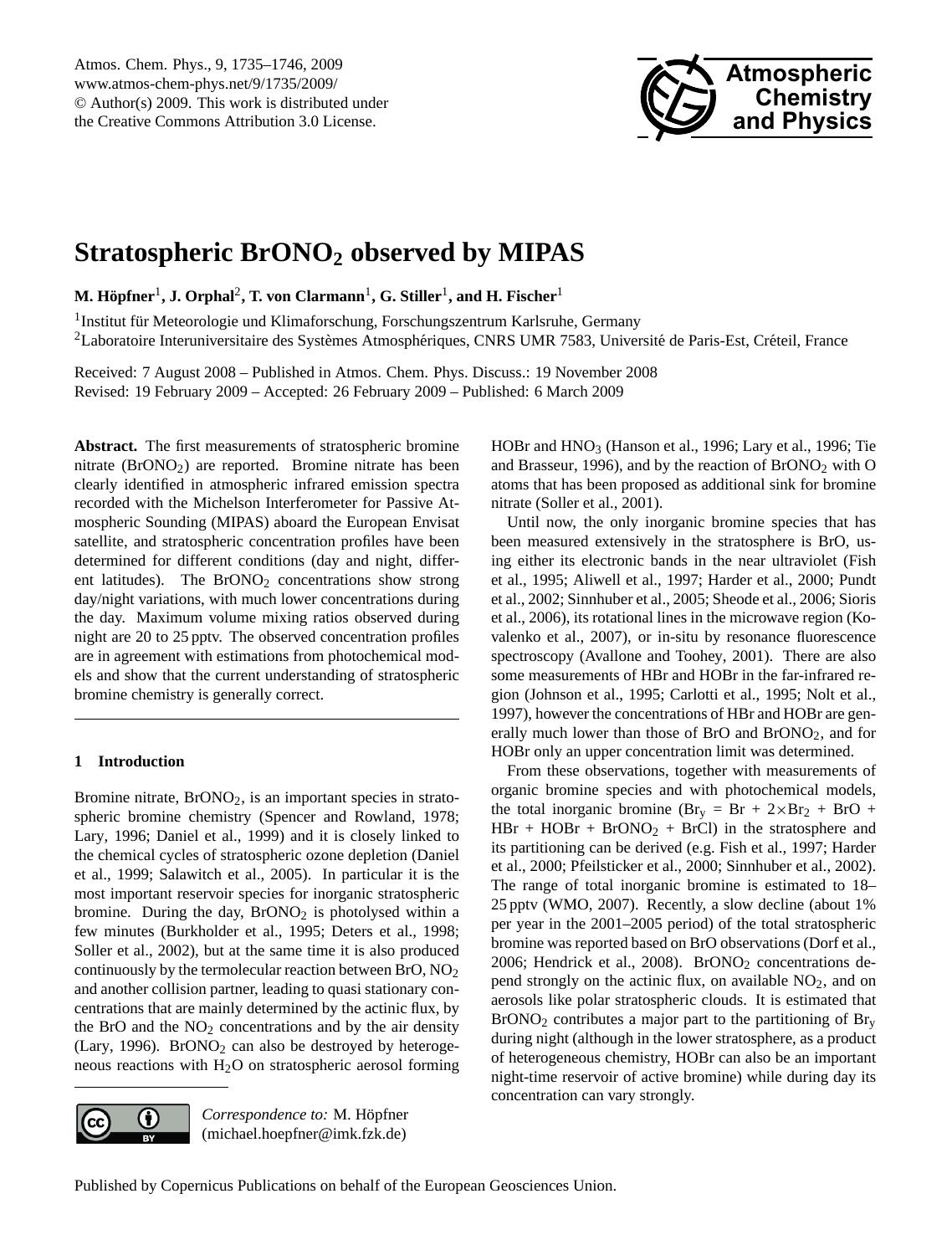In this context, measurements of stratospheric bromine nitrate are interesting to validate photochemical models and, thus, the current understanding of stratospheric bromine chemistry. Such measurements also provide an additional independent set of observations that would be useful as input for model calculations concerning the inorganic bromine budget and the bromine partitioning in the stratosphere.

In this paper we present the first detection of  $\text{BrONO}_2$  in the stratosphere by use of MIPAS/Envisat measurements, and discuss the results in the context of previous studies, in particular concerning stratospheric BrO and the total inorganic bromine.

# **2 MIPAS**

The MIPAS instrument is a Fourier transform spectrometer sounding the mid-infrared emission of the atmospheric trace gases between 685 and  $2410 \text{ cm}^{-1}$  (14.6–4.15 µm) in limb geometry from the sun-synchronous polar orbiting satellite Envisat [\(Fischer et al.,](#page-10-15) [2008\)](#page-10-15). Due to its ability to perform global observations independently of sunlight MIPAS is able to measure during day and night (including polar night) and can thus provide measurements of stratospheric  $B<sub>1</sub>ONO<sub>2</sub>$  and its diurnal variation. Such measurements of the diurnal variation of  $B<sub>1</sub>ONO<sub>2</sub>$  are particularly interesting since for most conditions, higher concentrations are expected during the night, as also observed for chlorine nitrate [\(Johnson et al.,](#page-10-16) [1996\)](#page-10-16), and they also provide an additional opportunity to compare the results with photochemical models.

For the present investigation we have used MIPAS nominal mode measurements taken in September 2002 and<br>The section of BrONO2. The contributions are shown as re-2003 where the maximum optical path difference of the interferometer was 20 cm resulting in a spectral resolution  $(FWHM)$  of 0.048 cm<sup>-1</sup> after apodisation with the Norton-<br>
1 and Fig. 2011 Beer "strong" function [\(Norton and Beer,](#page-10-17) [1976\)](#page-10-17). The fieldof-view of the instrument at the tangent points is about 3 km in the vertical and 30 km in the horizontal. Each limb scan consisted of 17 spectra with nominal tangent altitudes of 6, 9, 12,..., 39, 42, 47, 52, 60, and 68 km. About 1000 limb scans were recorded during one day with an along track sampling of approximately 550 km. The raw signals were processed by the European Space Agency (ESA) to produce calibrated geolocated limb emission spectra, labelled level 1b data [\(Nett](#page-10-18) [et al.,](#page-10-18) [1999\)](#page-10-18). For this study, level 1b data of version 4.61/62 have been used.

# **3 Data analysis and results**

#### 3.1 Retrieval strategy for BrONO<sup>2</sup>

To retrieve  $BrONO<sub>2</sub>$  from MIPAS observations the spectral range of the  $v_3$  fundamental band around 803 cm<sup>-1</sup> has been chosen using the spectroscopic dataset by [Orphal et al.](#page-10-19)



 $\frac{1}{2}$  calculated independently of the other species.  $\Omega$  cm resulting in a spectral resolution calculations were made for a tangent altitude of 21 km using mid-**Fig. 1.** Contributing trace gas signatures within the spectral range used for retrieval of BrONO2. The contributions are shown as ralatitude night standard vmr-profiles [\(Remedios et al.,](#page-11-10) [2007\)](#page-11-10) and using the retrieved concentration of BrONO<sub>2</sub> from the  $15° N-40° N$ night range (see Table [1](#page-2-0) and Fig. [2\)](#page-4-0). Mind that from top to bottom the y-axis is zoomed.

<span id="page-1-0"></span>[\(2008\)](#page-10-19) adapted for use at stratospheric temperatures as described in Sect. [3.4.1](#page-6-0) below. Figure [1](#page-1-0) shows an example of the contributing spectral signatures of various trace gases over the range of the  $BrONO<sub>2</sub>$   $v<sub>3</sub>$ -band for a tangent altitude of 21 km. By far the most intense lines are those by  $CO<sub>2</sub>$  and  $O<sub>3</sub>$  with radiance contributions of more than  $1000 \text{ nW}/(\text{cm}^2 \text{ sr cm}^{-1})$  directly followed by a few H<sub>2</sub>O lines with radiances of up to  $800 \text{ nW}/(\text{cm}^2 \text{ sr} \text{ cm}^{-1})$ . Trace gases with radiance signatures between about 100 and  $300 \text{ nW}/(\text{cm}^2 \text{ sr cm}^{-1})$  are ClONO<sub>2</sub>, NO<sub>2</sub>, CFC−22, and HNO<sub>4</sub> and those between 1 and  $30 \text{ nW}/(\text{cm}^2 \text{ sr cm}^{-1})$ are  $BrONO<sub>2</sub>$ ,  $COF<sub>2</sub>$ ,  $HNO<sub>3</sub>$ ,  $CIO$  (during day, increasing at higher altitudes), CCl<sub>4</sub>, CFC−113, and PAN.

Since the spectral noise of single MIPAS measurements is about  $20 \text{ nW}/(\text{cm}^2 \text{ sr cm}^{-1})$  in the relevant spectral range,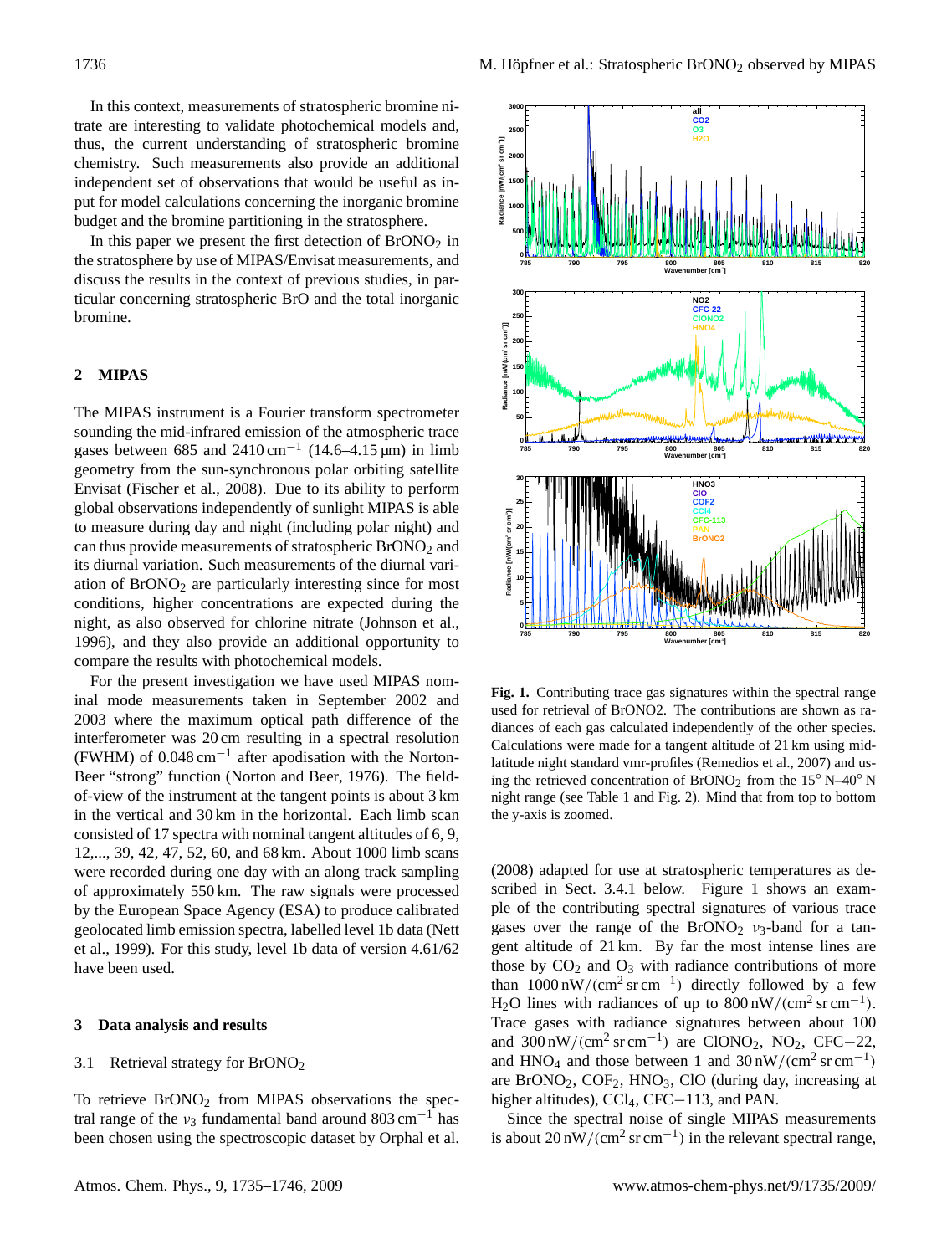<span id="page-2-0"></span>

| <b>Table 1.</b> Selected time periods, latitude ranges, day (d) and night (n), in (i) and out (o) vortex conditions for which averaged spectra have |
|-----------------------------------------------------------------------------------------------------------------------------------------------------|
| been calculated. In/out vortex conditions are only relevant for the latitude range $90^{\circ}$ S-40° S. The number of averaged single spectra, the |
| estimated noise of the mean spectra, the mean latitudes and the mean solar zenith angles are given.                                                 |

|                                      | Number of<br>averaged<br>spectra | Mean<br>spectral<br>noise <sup>a</sup> | Mean<br>latitude     | Mean solar<br>zenith<br>angle $[°]$ |
|--------------------------------------|----------------------------------|----------------------------------------|----------------------|-------------------------------------|
| $1-20$ Sep 2002:                     |                                  |                                        |                      |                                     |
| 90-40° S, d, i                       | 1026                             | 0.44                                   | $74.7^\circ$ S       | 81.9                                |
| 90-40° S, n, i                       | 852                              | 0.48                                   | $72.0^\circ$ S       | 111.7                               |
| $90-40^{\circ}$ S, d, o              | 502                              | 0.62                                   | $51.1^\circ$ S       | 60.8                                |
| $90-40^{\circ}$ S, n, o              | 456                              | 0.65                                   | $50.8^\circ$ S       | 129.6                               |
| 40 $-15^{\circ}$ S, d, o             | 750                              | 0.51                                   | $28.1^\circ$ S       | 42.3                                |
| $40-15^{\circ}$ S, n, o              | 740                              | 0.51                                   | $26.9^\circ$ S       | 147.8                               |
| $15^{\circ}$ S- $15^{\circ}$ N, d, o | 1265                             | 0.39                                   | $1.4^\circ$ S        | 28.8                                |
| $15^{\circ}$ S- $15^{\circ}$ N, n, o | 952                              | 0.45                                   | $1.5^\circ$ S        | 153.8                               |
| $15-40$ ° N, d, o                    | 1060                             | 0.43                                   | $26.1^\circ$ N       | 33.6                                |
| $15-40$ ° N, n, o                    | 1230                             | 0.40                                   | $28.9^\circ$ N       | 138.6                               |
| 40-65° N, d, o                       | 1067                             | 0.43                                   | $50.9^\circ$ N       | 51.3                                |
| 40-65 $^{\circ}$ N, n, o             | 1041                             | 0.43                                   | $56.1^\circ$ N       | 115.9                               |
| $65-90^\circ$ N, d, o                | 1625                             | 0.35                                   | 78.7° N              | 77.9                                |
| $65-90^\circ$ N, n, o                | 335                              | 0.76                                   | $72.6^\circ$ N       | 102.0                               |
| $1 - 30$ Sep 2003:                   |                                  |                                        |                      |                                     |
| 90-40° S, d, i                       | 1913                             | 0.32                                   | 74.3 $\textdegree$ S | 79.5                                |
| $90 - 40^{\circ}$ S, n, i            | 1434                             | 0.37                                   | $70.5^\circ$ S       | 111.5                               |
| $90-40^{\circ}$ S, d, o              | 688                              | 0.53                                   | $48.2^\circ$ S       | 56.3                                |
| $90-40^{\circ}$ S, n, o              | 623                              | 0.56                                   | $47.5^{\circ}$ S     | 130.5                               |
| 40 $-15^{\circ}$ S, d, o             | 1459                             | 0.37                                   | $28.5^\circ$ S       | 40.9                                |
| 40 $-15^{\circ}$ S, n, o             | 1396                             | 0.37                                   | $27.6^\circ$ S       | 146.2                               |
| $15^{\circ}$ S– $15^{\circ}$ N, d, o | 1939                             | 0.32                                   | $1.4^\circ$ S        | 28.2                                |
| $15^{\circ}$ S- $15^{\circ}$ N, n, o | 1686                             | 0.34                                   | $0.5^{\circ}$ N      | 153.6                               |
| $15-40$ ° N, d, o                    | 1614                             | 0.35                                   | $26.1^\circ$ N       | 34.7                                |
| $15-40^{\circ}$ N, n, o              | 1727                             | 0.34                                   | $30.1^\circ$ N       | 139.6                               |
| 40-65 $^{\circ}$ N, d, o             | 1610                             | 0.35                                   | $50.9^{\circ}$ N     | 52.9                                |
| 40-65° N, n, o                       | 1596                             | 0.35                                   | $56.1^\circ$ N       | 117.8                               |
| $65-90^\circ$ N, d, o                | 2304                             | 0.29                                   | $78.6^\circ$ N       | 78.8                                |
| $65-90^\circ$ N, n, o                | 674                              | 0.54                                   | $74.1^\circ$ N       | 103.0                               |

<sup>a</sup> Units:  $[nW/(cm^2~sr~cm^{-1})]$ 

it exceeds the maximum signal of  $B<sub>1</sub>ONO<sub>2</sub>$  by a factor of 2 and more. Thus, the strategy adopted in this study for an unambiguous identification of stratospheric  $BrONO<sub>2</sub>$  is to use average MIPAS spectra over the time period of about one month for selected latitude bands, in- and out-vortex air-masses and day/night conditions. Additionally, to obtain independent datasets of different years we selected MIPAS observations from September 2002 and 2003. For averaging we selected only spectra which were not influenced by tropospheric or polar stratospheric clouds. For that purpose the cloud-index (CI) method by [Spang et al.](#page-11-11) [\(2004\)](#page-11-11) has been used applying a strict limit of CI=4.5 which means that even spectra affected by optically very thin polar stratospheric clouds are sorted out. Detailed information about the selection is given in Table [1:](#page-2-0) the typical reduction of the noise gained by averaging the spectra is about a factor of 50.

Due to a problem in the offset-calibration of the ESA-level 1b processing chain (A. Kleinert, personal communication) the averaged spectra had to be corrected before being used in the retrieval. Contrary to [Stiller et al.](#page-11-12) [\(2008\)](#page-11-12) who corrected the retrieved trace gas distributions, we have corrected the spectral radiances prior to the retrieval. The correction procedure is based on the fact that in the ESA processing the spectrally low-resolved deep space spectrum used for offset calibration has not been updated each fourth limb-scan, as intended, but instead a reference offset which was updated only once a week has been used. In this work, for correction of the average spectra we have subtracted a residual offset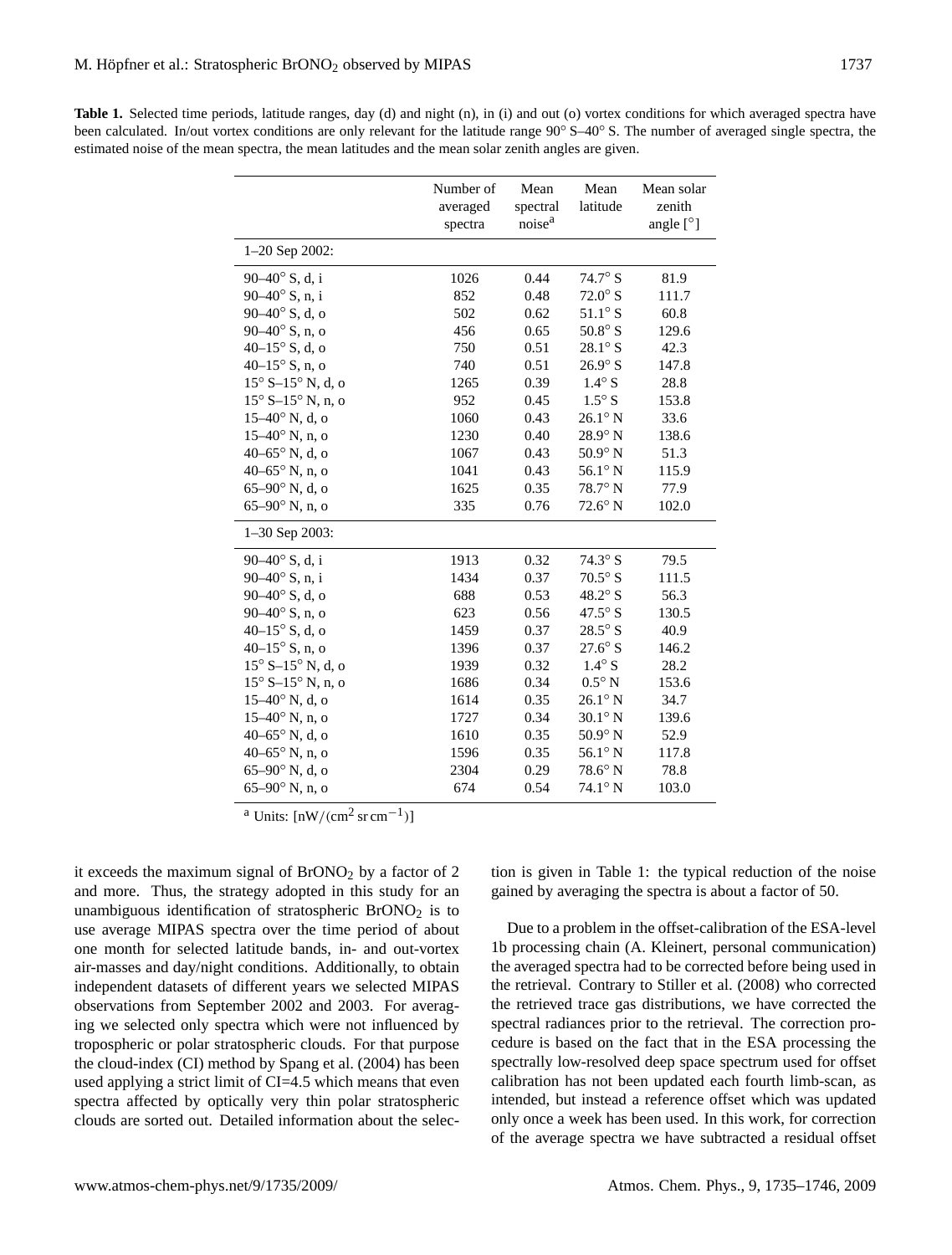spectrum. This offset spectrum has been determined from the uncorrected average spectra of the highest tangent altitude (about 68 km) from which remaining small  $CO<sub>2</sub>$  signatures have been removed by fit of a simulated  $CO<sub>2</sub>$  spectrum.

Beside the spectral noise, the influence of the interfering species is the main problem in determination of  $\text{BrONO}_2$ from MIPAS measurements. To obtain a best possible fit of the simulations to the measured spectra we simultaneously retrieve all trace gases mentioned above, with the exception of  $CO<sub>2</sub>$ , which, due to its known atmospheric concentration, was used to retrieve temperature profiles. Additionally, in order to account for instrumental artefacts, a height-independent tangent altitude offset, a spectral shift and a spectrally constant radiance contribution has been determined. Atmospheric and instrumental parameters are combined in the vector  $x$ , which is determined in a Newtonian iteration process [\(Rodgers,](#page-11-13) [2000;](#page-11-13) [von Clarmann et al.,](#page-11-14) [2003\)](#page-11-14):

$$
\mathbf{x}_{i+1} = \mathbf{x}_i + (\mathbf{K}^T \mathbf{S}_y^{-1} \mathbf{K} + \mathbf{R})^{-1} \times \left[ \mathbf{K}^T \mathbf{S}_y^{-1} (\mathbf{y}_{\text{meas}} - \mathbf{y}(\mathbf{x}_i)) - \mathbf{R}(\mathbf{x}_i - \mathbf{x}_a) \right].
$$
 (1)

ymeas is the vector of selected measured spectral radiances of all tangent altitudes under investigation, and  $S_y$  is the related noise covariance matrix.  $y(x_i)$  contains the spectral radiances calculated with the radiative transfer model KOPRA [\(Stiller,](#page-11-15) [2000\)](#page-11-15) using the best guess atmospheric state parameters  $x_i$  of iteration number i. **K** is the Jacobian matrix, i.e. the partial derivatives  $\partial y(x_i)/\partial x_i$  calculated also with the radiative transfer model. **R** is the regularization matrix and  $x_a$  the a-priori information.

We have chosen the spectral interval from  $801-820$  cm<sup>-1</sup> for the following reasons: (a) to avoid the  $CO<sub>2</sub>$   $Q$ -branch at around 791 cm−<sup>1</sup> for which very exact modelling of linemixing effects would have been needed, (b) to exclude some of the O<sub>3</sub> lines below 800 cm<sup>-1</sup> which cause – presumably due to inconsistent spectroscopic data – systematic spectral residuals, and (c) to minimize the influence of the simultaneously fitted gases CCl<sub>4</sub> and PAN. This reduced wavenumber range still contains enough information to obtain sufficiently small errors due to spectral noise in combination with a good vertical resolution.

The retrieval was performed on a 1 km grid using a first-order smoothing constraint  $\mathbf{R} = \gamma \mathbf{L}^T \mathbf{L}$  with the altitudeindependent but species-dependent regularisation parameters γ . **L** is a first order finite differences operator [\(Tikhonov,](#page-11-16) [1963\)](#page-11-16). It is important to emphasize that for the target species of the present study,  $BrONO<sub>2</sub>$ , the initial guess and the apriori profiles,  $x_0$  and  $x_a$ , have been set equal to zero, while for all other trace gases climatological values have been used. The initial guess and a-priori values of temperature have been determined as the mean profiles from the ECMWF analysis at the location and time of the single MIPAS measurements. The regularization strength was chosen such to avoid oscillatory structures in the retrieved profiles of all atmospheric parameters.

## 3.2 Results

Figure [2](#page-4-0) shows the retrieved  $BrONO<sub>2</sub>$  profiles between 20 and 40 km altitude for the various sets of averaged spectra belonging to different years, latitude bands and in/out vortex conditions (Table [1\)](#page-2-0). Estimated errors indicated in the plots are those due to spectral noise (bars) and the combination of spectral noise and systematic errors (dotted). The trace of the averaging kernel matrix reveals about four degrees of freedom of the retrieved profiles between 20 and 40 km altitude. The vertical resolution derived from the reciprocal of the averaging kernel diagonal values [\(Rodgers,](#page-11-13) [2000\)](#page-11-13) ranges from around 3–5 km at lower to 6–10 km at higher altitudes.

In each plot, black curves indicate MIPAS nighttime observations while daytime measurements are plotted in red with the mean solar zenith angle given in Table [1.](#page-2-0) The fact that  $BrONO<sub>2</sub>$  vmr values obtained during night are always larger than those during day is in agreement with its photolytic destruction during sunlit conditions. Additionally, there is a general consistency of the results between the two years with maximum nighttime values of BrONO<sub>2</sub> between 20.8 and 24.5 pptv at altitudes of 25–31 km. The altitude of the daytime maximum is lower at high latitudes (23–24 km) compared to equatorial regions (27–29 km). The highest daytime values (12.4 and 13.4 pptv) are found at  $65-90°$  N at 23 km altitude during both years. The maximum daytime volume mixing ratios at all other latitudes range between 5.6 and 8.4 pptv.

Small negative values are sometimes obtained in midlatitude daytime profiles in 2003 but are mostly within the estimated total error bars. Only the equatorial daytime values above 33 km altitude reach negative (−4 pptv) values where the maximum total errors miss zero by 1–2 pptv. This indicates an effect of systematic nature affecting those profiles which might be due to errors caused by retrievals from mean spectra becoming the dominant error contribution at those altitudes for daytime retrievals as shown in Fig. [5](#page-7-0) (called "nlin") and discussed in Sect. [3.4](#page-6-1) below. This suggests clearly that daytime BrONO<sub>2</sub> concentrations above about 30–35 km are in general too low to be detected.

# 3.3 Spectral evidence for BrONO<sup>2</sup>

Beyond the plausible and coherent  $BrONO<sub>2</sub>$  volume mixing ratio profiles obtained from the MIPAS retrievals including their day-night variation and the comparison between two different years, we now demonstrate its detection in the spectral domain.

In Fig. [3](#page-5-0) the residual spectra resulting from the MI-PAS BrONO<sub>2</sub> retrieval (i.e. the difference between measurement and simulation using the results of the retrieval,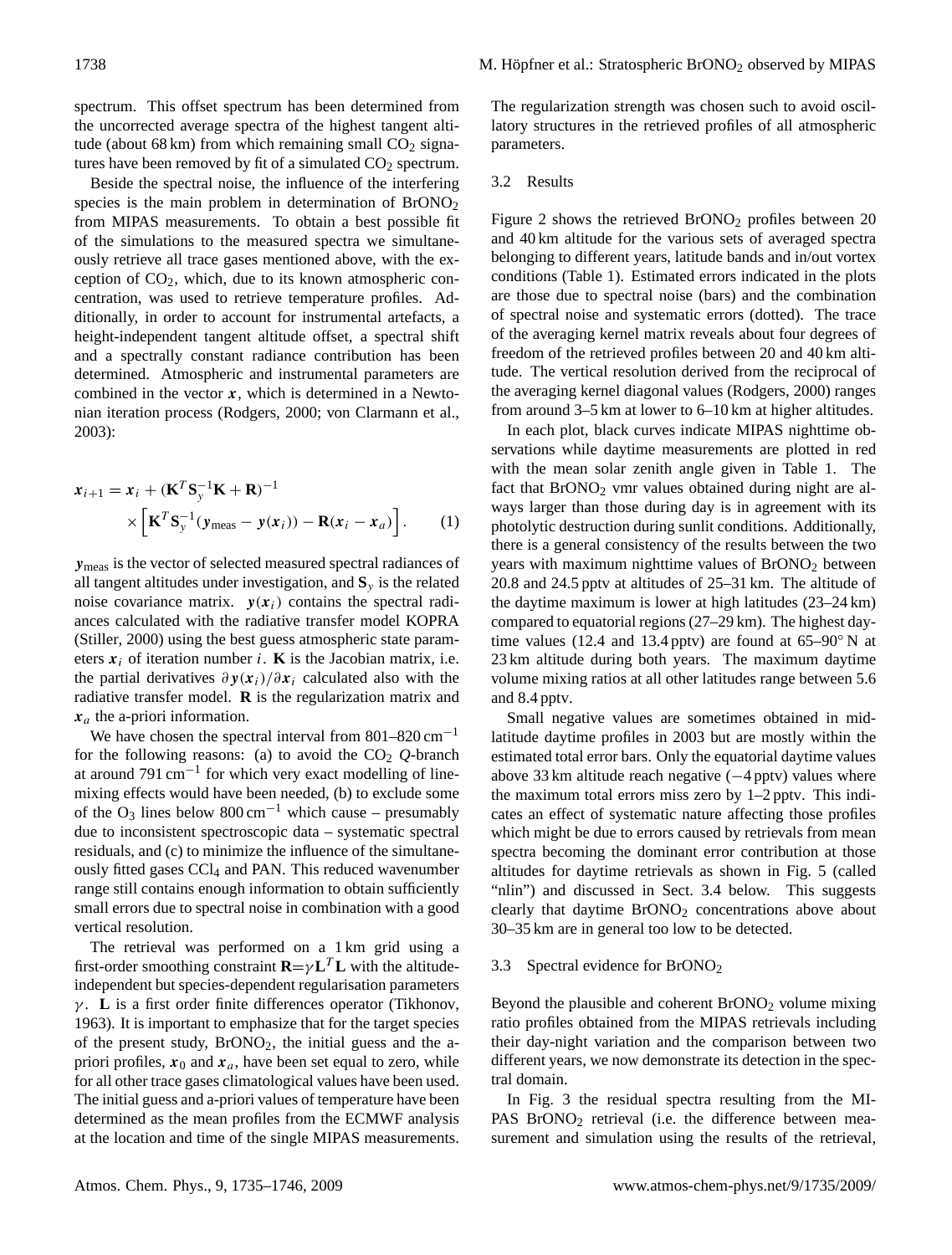

<span id="page-4-0"></span>vortex conditions as indicated by (1) and (0) in the title (see Table 1). Red lines indicate daytime while black lines are nighttime observations.<br>Horizontal bars indicate errors due to spectral noise while dotted lines sh the squared noise errors plus the squared systematic errors described in Sect. 3.4. **Fig. 2.** Retrieved altitude profiles of BrONO2 mixing ratios for September 2002 (left) and 2003 (right) for different latitude ranges and in/out vortex conditions as indicated by (i) and (o) in the title (see Table 1). Red lines indicate daytime while black lines are nighttime observations.

 $H_{\text{eff}}$  and noise while dotted lines show the range of total uncertainties calculated as the square root of total uncertainties calculated as the square root of total uncertainties calculated as the square root of total  $S_{\text{mes}} - S_{\text{sim}}^{\text{all(retAll)}}$  in red are compared with the resulting at the position<br>residual when no BrONOs but all other gases are fitted in the black of residual when no BrONO<sub>2</sub> but all other gases are fitted  $(S_{\text{mes}} - S_{\text{sim}}^{\text{noBr}(\text{retnoBr})})$  in black. Very clearly, for nighttime observations (right column) there remains a residual structure

at the position of the BrONO<sub>2</sub>  $v_3$  Q-branch (803–804 cm<sup>-1</sup>) in the black curve when no  $BrONO<sub>2</sub>$  has been included in the fit. This residual is totally absent when  $BrONO<sub>2</sub>$  is included in the retrievals. During daytime, this feature is much smaller indicating low BrONO<sub>2</sub> concentrations. The fact that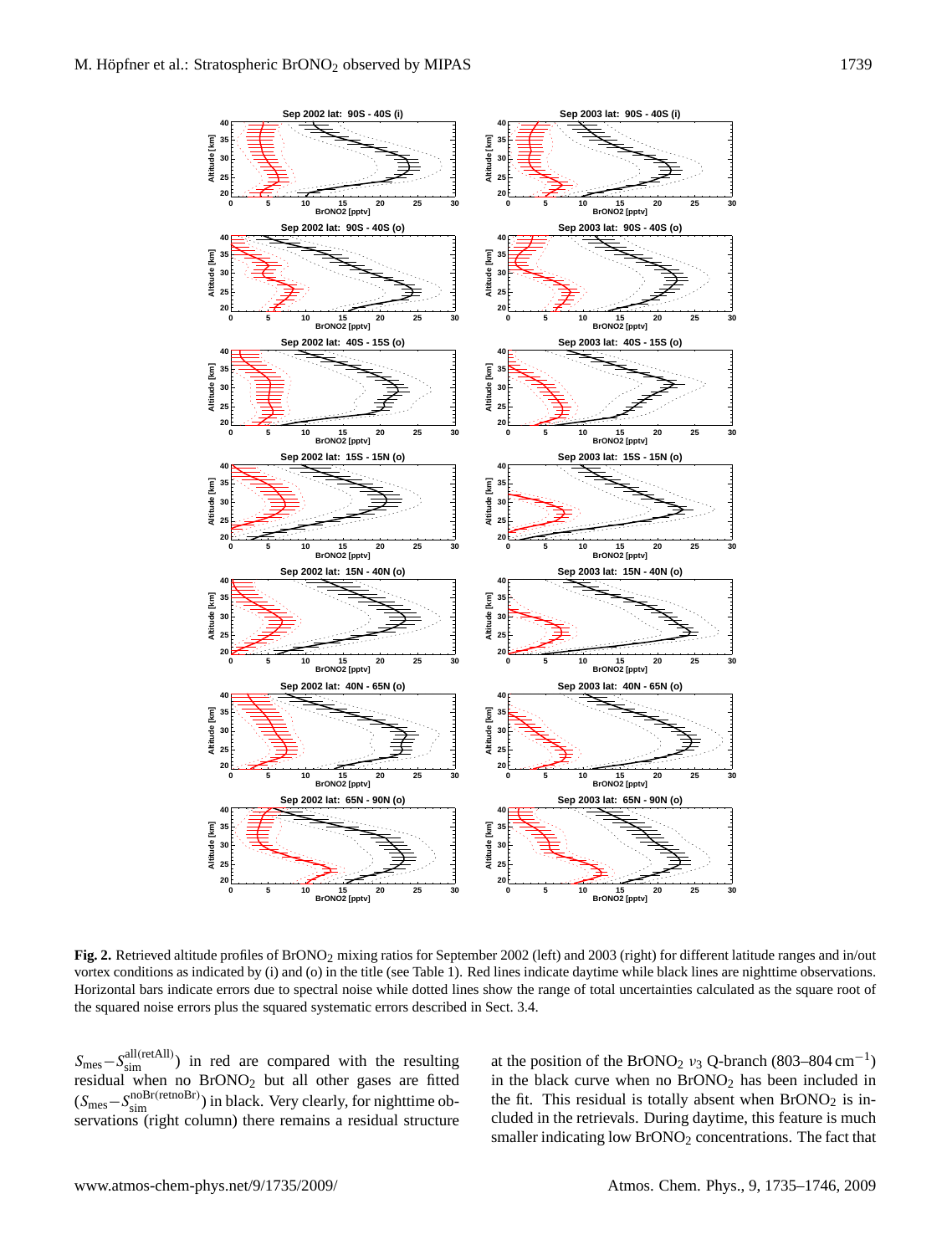

<span id="page-5-0"></span>in the column are algorithmed to the equal the measurements for September 2003. The latitude range and the relative position with respect to the Antarctic polar vortex is given in<br>the title of each plot. Green curves are the retrieval including BrONO<sub>2</sub> ( $S_{\text{sim}}^{\text{all(retAll)}} - S_{\text{sim}}^{\text{noBr(retAll)}}$ ) and the blue curve shows ( $S_{\text{sim}}^{\text{all(retAll)}} - S_{\text{sim}}^{\text{noBr(retnORr)}}$ ). In orange the difference between green and blue ( $S_{\text{sim}}^{\text{noBr(retnORr)}} - S_{\text{sim}}^{\text{no$  $-10 \text{ nW/(cm}^2 \text{ sr cm}^{-1})$ . **Fig. 3.** Residual spectra (measurement-simulation) at around 24 km tangent altitude for retrievals with BrONO<sub>2</sub> (S<sub>mes</sub>–S<sub>sim</sub><sup>(retAll)</sup>: red) and without BrONO<sub>2</sub> ( $S_{\text{mes}} - S_{\text{sim}}^{\text{noBr}(retnoBr)}$ : black) included as a fit-parameter. The left column are daytime while the right column shows nighttime measurements for September 2003. The latitude range and the relative position with respect to the Antarctic polar vortex is given in between green and blue  $(S_{sim}^{noBr(retoB)} - S_{sim}^{noBr(retAll)})$  is shown. For better discrimination, the green, blue and orange curves are all offset by  $-10 \text{ nW}/(\text{cm}^2 \text{ sr cm}^{-1}).$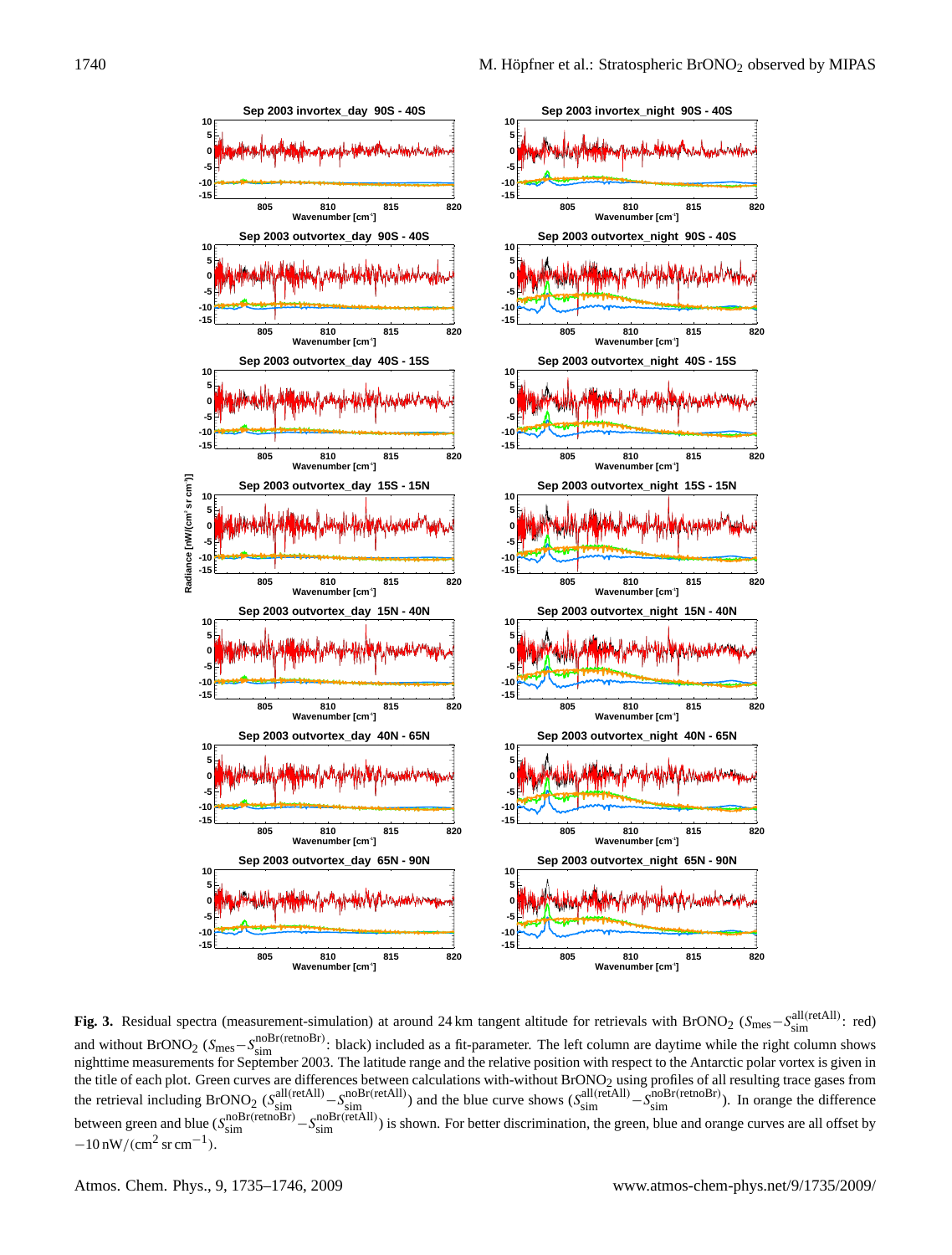the residual is becoming visible, even when a new fit with all known spectrally interfering trace gases except for  $BrONO<sub>2</sub>$ is performed, clearly proves the detection of  $BrONO<sub>2</sub>$  by these observations.

Three additional curves in Fig. [3](#page-5-0) are plotted to indicate to what extent the spectral feature of  $BrONO<sub>2</sub>$  can be compensated for by the other trace gases in this spectral region. The green line is the difference of two forward simulations (with and without  $\text{BrONO}_2$  in the calculations), when all other parameters are fixed to the ones resulting from the original BrONO<sub>2</sub> retrieval  $(S_{sim}^{all(retAll)} - S_{sim}^{noBr(retAll)})$  while the blue curve is  $S_{\text{sim}}^{\text{all(retAll)}} - S_{\text{sim}}^{\text{noBr(retnoBr)}}$ . The difference between green and blue  $(S_{sim}^{noBr(retnORr)} - S_{sim}^{noBr(retAll)})$  in orange thus shows which feature of the BrONO<sub>2</sub>-signature (green) can be compensated for by any of the other parameters simultaneously fitted in the retrieval. In the observed region this is mainly the  $v_3$  *R*-branch. Thus, the unique information about  $BrONO<sub>2</sub>$  in our measurements stems to a large extend from its *Q*-branch structure.

### <span id="page-6-1"></span>3.4 Error estimation

### <span id="page-6-0"></span>3.4.1 Spectroscopic data of BrONO<sup>2</sup>

Infrared absorption cross-sections of bromine nitrate have been measured first in 1995 [\(Burkholder et al.,](#page-9-0) [1995\)](#page-9-0) focusing on the  $v_3$  fundamental band around 803 cm<sup>-1</sup> and more recently covering also other infrared bands in the 500– 2000 cm−<sup>1</sup> region [\(Orphal et al.,](#page-10-19) [2008\)](#page-10-19). In particular it is important that the second dataset (that was used as reference absorption cross-sections for the present study) was scaled to the first one using the integrated intensity of the  $803 \text{ cm}^{-1}$ band (which is the band used here for the infrared retrievals). The infrared measurements by [Burkholder et al.](#page-9-0) were made quasi simultaneously with measurements of the ultraviolet absorption cross-sections of  $BrONO<sub>2</sub>$  which have also been determined by other authors in the past [\(Spencer and Row](#page-11-0)[land,](#page-11-0) [1978;](#page-11-0) [Deters et al.,](#page-10-2) [1998\)](#page-10-2) and show good agreement.

In order to take into account the variation of the absorption cross-sections of the  $v_3$  band of BrONO<sub>2</sub> as a function of temperature, we have performed a simulation of the temperature effect on the band shape using a standard asymmetric top Hamiltonian based on the rotational constants of BrONO2, estimated from its structural parameters and using the vibrational dependence of the rotational constants determined for  $CIONO<sub>2</sub>$  [\(Flaud et al.,](#page-10-20) [2002\)](#page-10-20). The observed temperature variation is very similar to that observed in the  $v_2$ band of ClONO<sub>2</sub> [\(Orphal et al.,](#page-10-21) [1994\)](#page-10-21), i.e. a narrowing of the band, in particular of the *P*- and *R*-branches, and a sharpening of the *Q*-branch. Using this calculation, the experimental absorption cross-sections at room temperature were scaled to reproduce the modelled effect of the band contour at low temperatures.

The effect of the adaptation of the cross-sections to 218 K is shown in Fig. [4:](#page-6-2) for most altitudes the resulting vmr values



<span id="page-6-2"></span>September 2003 using original BrONO<sub>2</sub> cross-sections by [Orphal](#page-10-19) [et al.](#page-10-19) [\(2008\)](#page-10-19) (dotted) and results for temperature-adjusted crosssections (solid) as described in Sect. 3.4.1. Daytime observations are in red while nighttime measurements are in black. (Relative differences on the right panel are defined as (dotted-solid)/solid data from the left panel.) **Fig. 4.** Comparison of retrievals for latitude range 65–90◦ N in

of  $BrONO<sub>2</sub>$  would have been by about 5–20% higher had the original 296 K cross-sections and not the temperature-scaled ones been used. Although this procedure is less accurate than an experimental determination of the  $BrONO<sub>2</sub>$  absorption cross-sections at stratospheric temperatures (which is a considerable effort), the systematic error is certainly reduced by this approach.

In addition, another systematic uncertainty is due to the integrated band intensity. In the recent paper by [Orphal et al.,](#page-10-19) the integrated band strengths of several fundamental bands of  $BrONO<sub>2</sub>$  were compared to those of  $CIONO<sub>2</sub>$  which are also very well established [\(Goldman et al.,](#page-10-22) [1998;](#page-10-22) [Birk and](#page-9-4) [Wagner,](#page-9-4) [2003\)](#page-9-4), and significant differences were observed. In particular, from ab-initio calculations [\(Petkovic,](#page-10-23) [2007\)](#page-10-23) we expect to observe similar integrated band strengths for both molecules. However, the infrared band strengths of BrONO<sub>2</sub> based on the work of [Burkholder et al.](#page-9-0) are systematically lower by about 30% than those of ClONO<sub>2</sub>. It is therefore possible that the infrared band strengths of  $BrONO<sub>2</sub>$  as used in this study are too low by up to 30% (thus leading to BrONO<sup>2</sup> concentrations that might be up to 30% high). On the other hand, there is very good agreement between three independent measurements of the BrONO<sub>2</sub> absorption crosssections in the ultraviolet-visible region [\(Spencer and Row](#page-11-0)[land,](#page-11-0) [1978;](#page-11-0) [Burkholder et al.,](#page-9-0) [1995;](#page-9-0) [Deters et al.,](#page-10-2) [1998\)](#page-10-2) so that it seems rather unlikely that the infrared band strength of [Burkholder et al.](#page-9-0) (that was determined quasi simultaneously with the ultraviolet-visible cross-sections) is wrong by 30%. New laboratory measurements of the infrared absorption cross-sections of  $BrONO<sub>2</sub>$  are required to solve this issue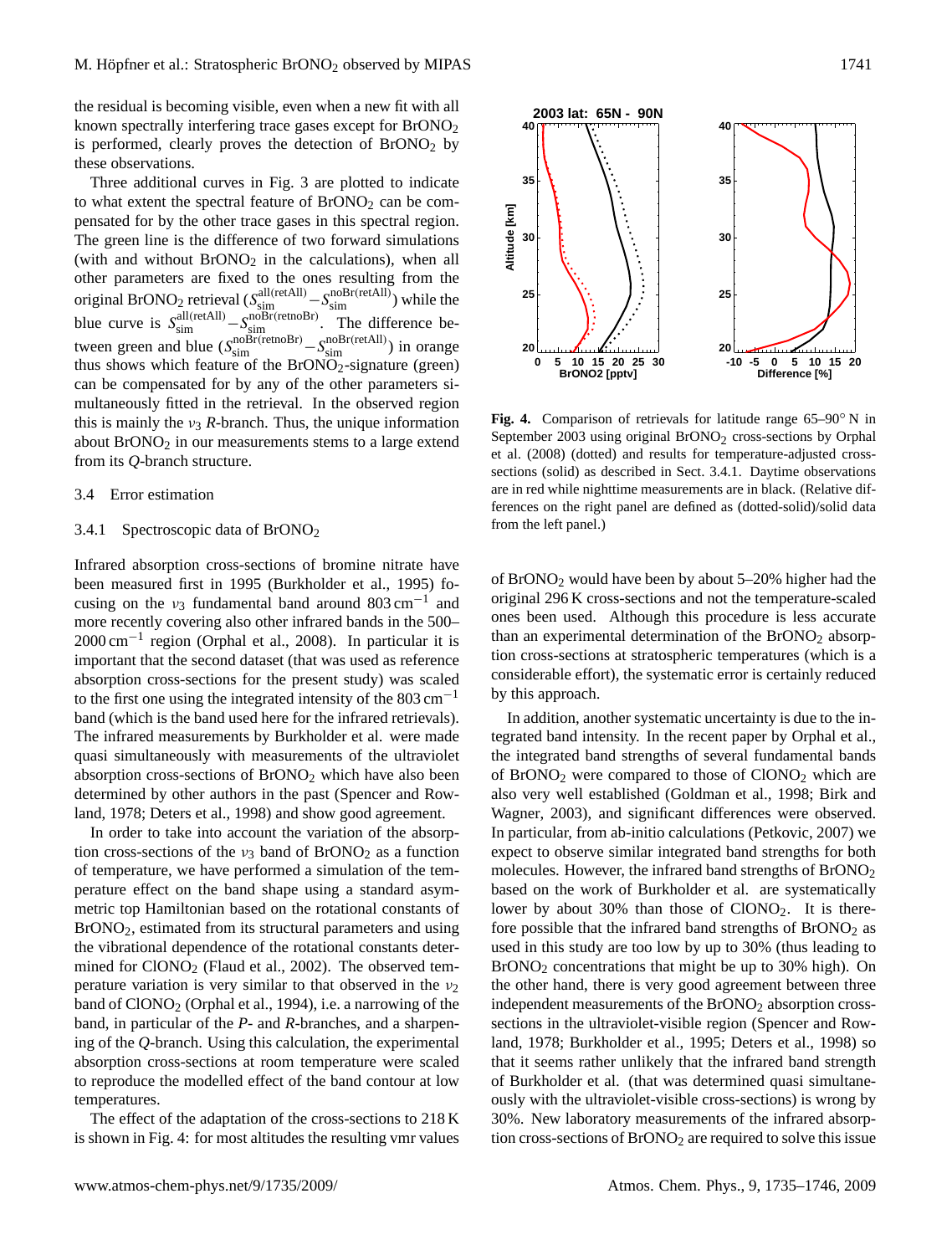and also to provide accurate reference data at stratospheric temperatures.

For estimation of systematic errors of the retrieval we have assumed an overall  $20\%$  uncertainty of the BrONO<sub>2</sub> crosssections comprising the error of the 296 K laboratory dataset and the error of the downscaling to stratospheric temperatures. We have calculated its effect by repeating the retrievals with an 20% scaled cross-section dataset. As indicated by the lines named "spec\_Br" in Fig. [5](#page-7-0) this results at nearly all altitudes in a 20% bias. Vmrs during daytime are affected by up to nearly 60% only at altitudes above about 33 km.

#### 3.4.2 Retrieval from co-added limb-emission spectra

Due to non-linearity of the radiative transfer, especially in case of mid-infrared emission measurements, retrievals from averaged spectra will generally provide different results than calculating the average profile from single retrievals. Here we treat this effect as an additional error term including uncertainties in the instrumental line-of-sight. To estimate its magnitude we have first simulated as many single MIPAS measurements as those used in the averaging of the real retrieval (Table [1\)](#page-2-0) on basis of (a) ECMWF analyses for pressure and temperature at the original MIPAS locations and times, (b) volume mixing ratio profiles of all interfering trace gases randomly disturbed by their climatological standard deviation [\(Remedios et al.,](#page-11-10) [2007\)](#page-11-10), (c) the originally resulting BrONO<sup>2</sup> profiles as in Fig. [2](#page-4-0) disturbed with a standard deviation of 50%, and (d) a line-of-sight uncertainty of 150 m at the tangent points [\(von Clarmann et al.,](#page-11-14) [2003\)](#page-11-14). The simulated single spectra have been averaged and retrievals have then been performed in the same way as has been done with the original MIPAS observations. Errors have been estimated as mean differences between the retrieved and the "true" mean profile of  $BrONO<sub>2</sub>$  separately for day and nighttime observations and are shown in Fig. 5 indicated as "nlin": over the whole altitude range during night and below  $30 \text{ km}$  and  $H_2O$ : spec\_hw and sp during day errors range between 0.1 and 1.3 pptv  $(1-10\%)$ while above 30 km during day errors up to 2 pptv (120%) are reached.

#### 3.4.3 Interfering species and instrumental line-shape

The influence of errors due to the spectroscopy of the major interfering species  $CO<sub>2</sub>$ ,  $O<sub>3</sub>$  and  $H<sub>2</sub>O$  has been estimated by perturbing (a) the line intensities by 5% and, (b) the pressure-broadening half-widths by 10% and, on basis of those, performing new retrievals. Resulting differences are in case of line-intensity around 1–3% (0.1–0.2 pptv) which is smaller than the assumed intensity errors due to compensational effects with the trace gas concentrations and temperature ("spec int" in Fig. [5\)](#page-7-0). Half-width induced errors range between 5 and 20% (0.5–2.2 pptv) for all altitudes during night and below 30 km during day while above 30 km during day maximum errors reach 80% ("spec hw" in Fig. [5\)](#page-7-0).



**Fig. 5.** Budget of systematic errors for mean day and nighttime profiles of  $\text{F}_{\text{R}}$  is a profiles of  $\text{B}_{\text{R}}$  for  $\text{D}_{\text{R}}$  from mean radiance spectrasses between the ratiance and the "true" profiles of  $\text{B}_{$  $\text{BrONO}_2$  separately for day and nighttime spectra: nlin; due to uncertainties in the spectroscopic data (line d are sh[o](#page-7-0)wn in Fig. 5 indicated as "nlin": half-width and intensity) of the major interfering species  $O_3$ ,  $CO_2$ profiles of BrONO2. Errors due to retrieval from mean radiance and  $H<sub>2</sub>O$ : spec\_hw and spec\_int; due to knowledge of the in the instrumental line shape of MIPAS: ils; and due to the spectroscopy of BrONO<sub>2</sub>: spec\_Br. The Gaussian combination of all errors is indicated by the solid lines.

<span id="page-7-0"></span>The knowledge of the instrumental line shape, which has been estimated to within 3% (F. Hase, personal communication; Höpfner et al.,  $2007$ ), is a further parameter influencing the quality of the fit between simulated and observed mean spectra. Resulting errors range from 0.5 to 1.4 pptv and are indicated as "ils" in Fig. [5.](#page-7-0)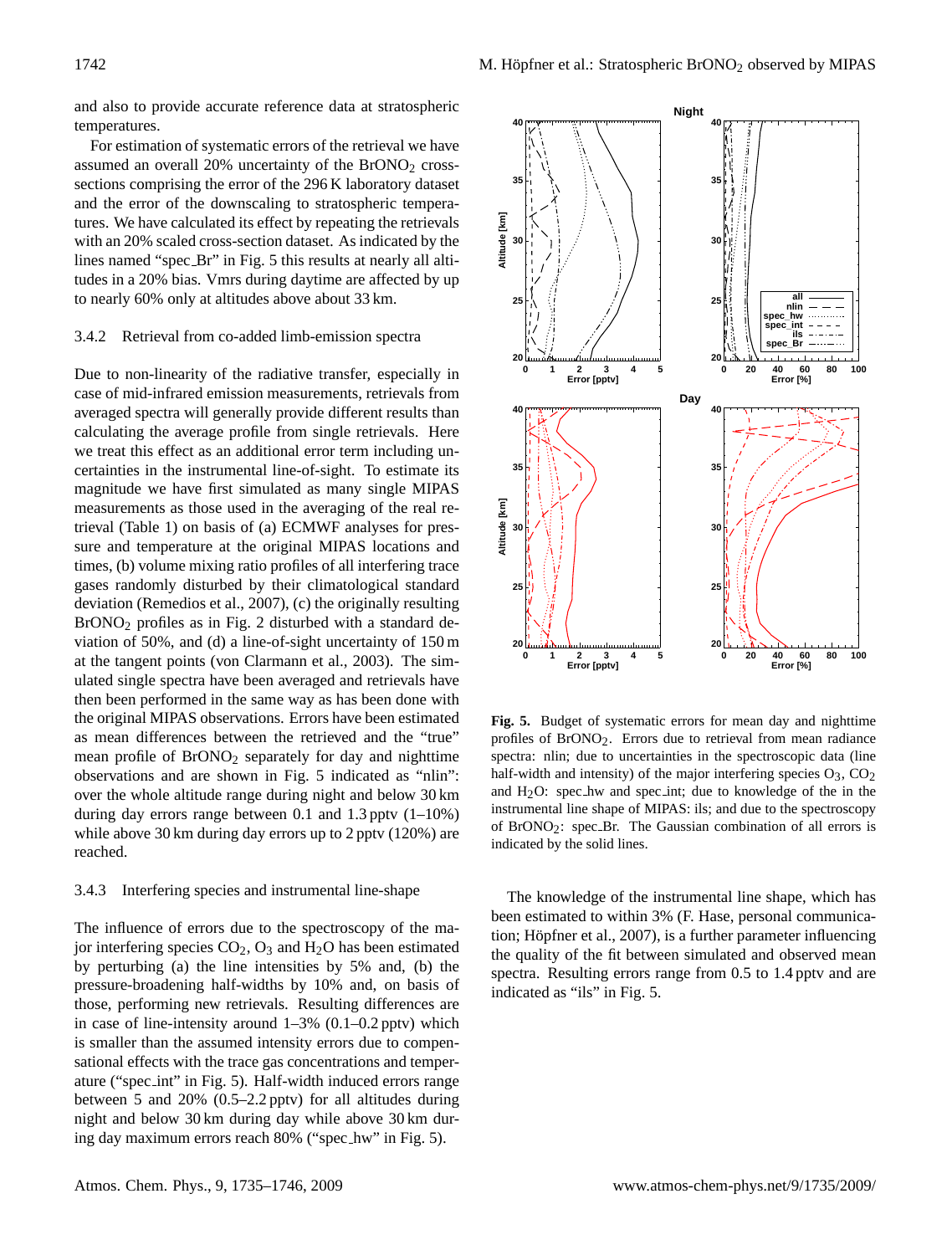#### **4 Comparison with a photochemical model**

Using a simple photochemical model, daytime  $BrONO<sub>2</sub>$ concentrations have been calculated for the various latitude bands as

$$
[\text{BrONO}_2] = \frac{k_1 [\text{NO}_2] [\text{BrO}]}{j_1 + j_2}
$$
 (R1)

where  $k_1$  is the reaction rate of the termolecular reaction [\(Thorn et al.,](#page-11-17) [1993\)](#page-11-17)

$$
k_1: \text{BrO} + \text{NO}_2 + \text{M} \rightarrow \text{BrONO}_2 + \text{M} \tag{R2}
$$

and its value was determined using the rate constants recommended by [Sander et al.](#page-11-18) [\(2006\)](#page-11-18). The photolysis frequencies

$$
j_1: BrONO_2 + h\nu \to BrO + NO_2 \tag{R3}
$$

$$
j_2: BrONO_2 + h\nu \to Br + NO_3 \tag{R4}
$$

were calculated with the interactive TUV model version 4.4 [\(Madronich and Flocke,](#page-10-25) [1998\)](#page-10-25), [\(http://cprm.acd.ucar.edu/](http://cprm.acd.ucar.edu/Models/TUV/Interactive_TUV) [Models/TUV/Interactive](http://cprm.acd.ucar.edu/Models/TUV/Interactive_TUV)\_TUV). The NO<sub>2</sub> concentrations were obtained from the  $NO<sub>2</sub>$  volume mixing ratios of the related latitude band retrieved directly from the MIPAS spectra along with BrONO2. The BrO concentrations were taken from the paper by [Sinnhuber et al.](#page-11-5) [\(2005\)](#page-11-5) who reported observations during September 2002 by the SCIAMACHY instrument, that is also installed aboard the Envisat satellite and performs stratospheric BrO measurements in limb geometry. In addition to this baseline "model 1" runs, in "model 2" we included the reaction  $BrONO_2+O(^3P)$  [\(Soller et al.,](#page-11-4) [2001\)](#page-11-4) using  $O(^3P)$  concentration profiles from the model by [Garcia](#page-10-26) [\(1983\)](#page-10-26).

The modelled BrONO<sub>2</sub> concentrations based on observed NO<sup>2</sup> and BrO vmr profiles are compared to the MIPAS daytime measurements in Fig. [6.](#page-8-0) We have restricted these comparisons to latitudes north of 40° S in order to avoid polar vortex airmasses influenced by heterogeneous chemistry at polar stratospheric clouds. The measured and modelled BrONO<sub>2</sub> concentrations agree well within the estimated uncertainty range in most cases. Only in the latitude region 65–  $90°$  N the modelled BrONO<sub>2</sub> concentrations at altitudes of 21–24 km are in case of "model 1" clearly and with "model 2" still slightly overestimated. In general, however, it is difficult to decide whether "model 1" or "model 2" obtains better results: while "model 2" agrees better with the observations within the latitude bin 65–90◦ N "model 1" fits better in the rest of the latitude ranges.

A potential sink for  $BrONO<sub>2</sub>$  not considered by the equilibrium calculations could be the hydrolysis of  $BrONO<sub>2</sub>$  at stratospheric background aerosol. [Lary et al.](#page-10-4) [\(1996\)](#page-10-4) estimated the influence on the  $BrONO<sub>2</sub>/BrO<sub>y</sub>$  diurnal cycle at 37.9◦ N, 66.9 hPa for an aerosol surface area density of  $6 \mu m^2$  cm<sup>-3</sup>. Around noon this resulted in a reduction of BrONO<sup>2</sup> by about 25%. However, this aerosol surface area is n a reduction of  $\epsilon$  and  $\epsilon$  is  $\epsilon$  by BrONO2 ('model 1': with- $\frac{1}{2}$  is surface and is



<span id="page-8-0"></span>**Fig. 6.** Comparison Brono<sup>2</sup> + O(<sup>3</sup>P) (Soller et al., by unitary experiments for September 2002), based on September 21.2005). **Fig. 6.** Comparison between MIPAS daytime measurements of  $BrONO<sub>2</sub>$  outside the polar vortex for September 2002 and photochemical equilibrium model results for  $BrONO<sub>2</sub>$  ("model 1": with-[2001\)](#page-11-4)) based on SCIAMACHY BrO observations during the same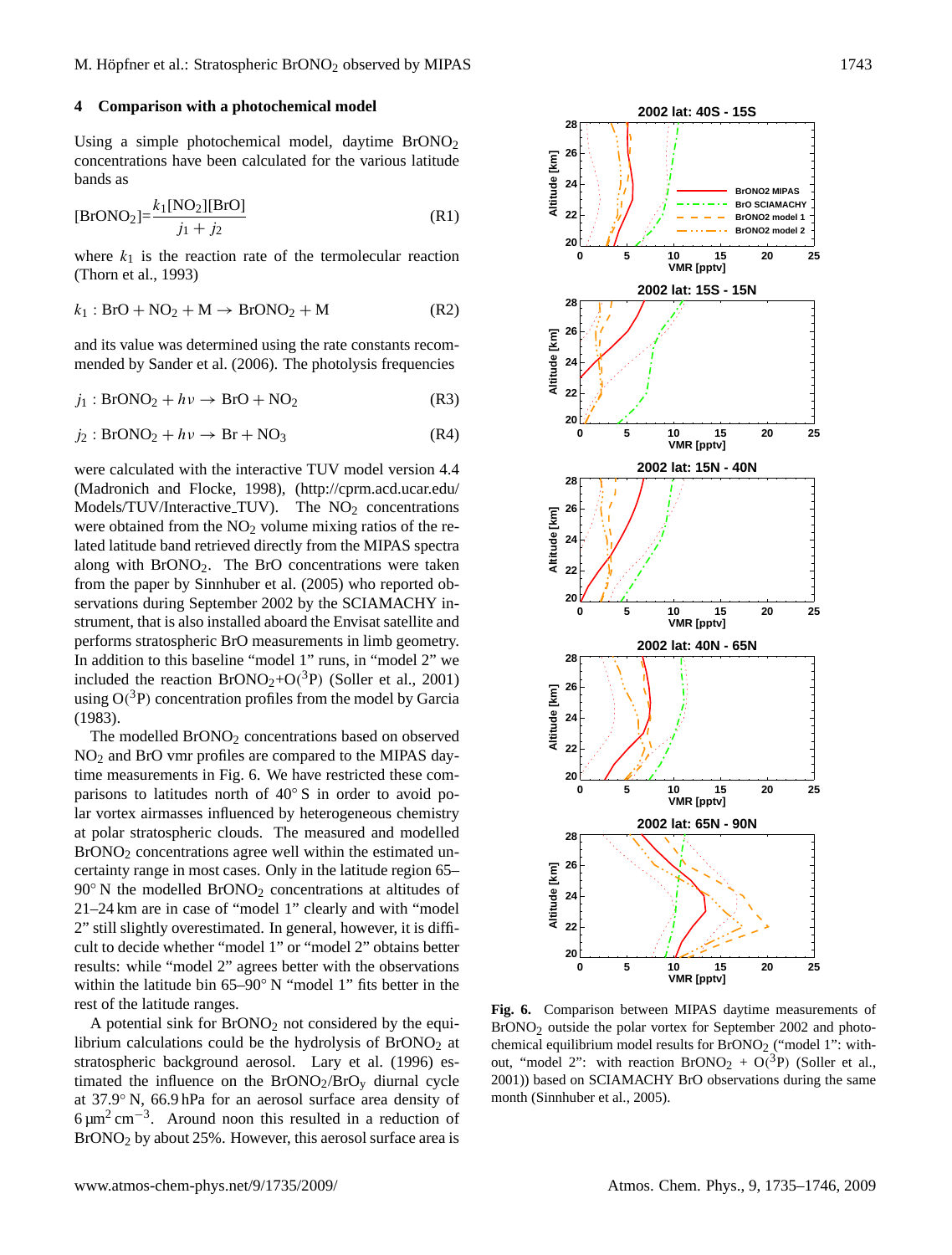valid for enhanced volcanic situations while background levels in 2002 were about a factor of 10 lower (e.g. [Thomason](#page-11-19) [and Peter,](#page-11-19) [2006\)](#page-11-19). Thus, the effect on our comparison would be a reduction of the modelled  $BrONO<sub>2</sub>$  of only a few percent, which is too low to explain the overestimated values at lower altitudes.

The consistency of the infrared and the ultraviolet absorption cross-sections of  $BrONO<sub>2</sub>$  employed here is an important point when comparing the observed BrONO<sub>2</sub> concentrations with the predictions of the photochemical model: any systematic bias of the infrared cross-sections would also be present in the ultraviolet absorption cross-sections, leading to a rather robust comparison (i.e. insensitive of the absolute cross-section values). For example, higher infrared absorption cross-sections will not only lead to smaller BrONO<sub>2</sub> concentrations retrieved from the infrared spectra, but also to higher BrONO<sub>2</sub> photolysis rates (through the higher ultraviolet absorption cross-sections), so that the  $BrONO<sub>2</sub>$  concentrations predicted from the photochemical model would also be smaller. Therefore the most important issue for the comparison of observed BrONO<sub>2</sub> concentrations with those predicted from a photochemical model (and based on the observed BrO concentrations) is the consistency of the infrared and the ultraviolet absorption cross-sections of BrONO2, which has been established by the laboratory measurements of [Burkholder et al.](#page-9-0) [\(1995\)](#page-9-0).

These calculations confirm the general consistency of the measured BrONO<sup>2</sup> concentration profiles from MIPAS and of the BrO concentrations from SCIAMACHY mostly within the estimated measurement errors. It will be important in the future to improve the accuracy of the measured  $BrONO<sub>2</sub>$ concentrations for a more quantitative analysis of simultaneous measurements of BrONO<sub>2</sub>, BrO and NO<sub>2</sub>.

#### **5 Conclusions**

We have presented the first measurements of stratospheric BrONO<sub>2</sub> and its global distribution. From the analysis presented above it is evident that stratospheric BrONO<sub>2</sub> can be detected using infrared spectroscopy. The MIPAS spectra have been carefully calibrated and the methodology for data analysis has been successfully applied to many other atmospheric trace species in the past. In particular, inspection of the spectral residuals clearly shows the presence of BrONO<sup>2</sup> in the MIPAS spectra. It is therefore expected that other infrared experiments (including spectra recorded with balloonborne and ground-based instruments, and also using solar occultation) will provide  $BrONO<sub>2</sub>$  concentrations in the future.

The following observations can be made using the first measurements of stratospheric BrONO<sup>2</sup> profiles presented here. First, as expected from photochemical models of stratospheric bromine chemistry, there is a very clear diurnal variation of the  $B<sub>1</sub>ONO<sub>2</sub>$  concentrations, with much higher concentrations during the night, and this clearly confirms the predicted behaviour of stratospheric  $BrONO<sub>2</sub>$  as bromine reservoir. Second, the night-time  $BrONO<sub>2</sub>$  mixing ratio profiles show a maximum in the 25–31 km region, which is again in good agreement with photochemical models, although the maximum seems to be slightly broader (which can be partly due to the limited vertical resolution of the MIPAS observations). The daytime profiles show different structure and a clear latitudinal dependence of the maximum. Third, the observed BrONO<sub>2</sub> vertical profiles are rather similar for 2002 and 2003. Maximum values of the  $BrONO<sub>2</sub>$  volume mixing ratios during night are always in the range 20–25 pptv which is in agreement with estimates of total inorganic stratospheric bromine of 18–25 pptv [\(WMO,](#page-11-9) [2007\)](#page-11-9). Finally, first comparisons of MIPAS daytime BrONO<sup>2</sup> profiles with photochemical equilibrium calculations based on SCIAMACHY BrO observations show reasonable agreement within the estimated errors.

MIPAS measurements of stratospheric BrONO<sup>2</sup> volume mixing ratios are in good general agreement with the currently established picture of stratospheric bromine chemistry concerning the total amount of inorganic bromine and the partitioning of stratospheric bromine, including the diurnal variation of BrONO2. Future work will focus on the detailed quantitative analysis of the MIPAS data. New laboratory measurements of BrONO<sub>2</sub> to reduce the systematic errors will be carried out. It is also expected that detailed analysis of simultaneous observations of other species – in particular BrO and  $NO<sub>2</sub> -$  will provide additional insight into stratospheric bromine chemistry.

*Acknowledgements.* The authors wish to thank C. Keim (LISA, Université de Paris-Est, Créteil, France) for helpful discussions and S. Madronich (NCAR, Boulder, USA) for maintenance of and advice with respect to the interactive TUV model.

Edited by: M. Dameris

#### **References**

- <span id="page-9-1"></span>Aliwell, S. R., Jones, R. L., and Fish, D. J.: Mid-latitude observations of the seasonal variation of BrO. 1. Zenith-sky measurements, Geophys. Res. Lett., 24, 1195–1198, 1997.
- <span id="page-9-2"></span>Avallone, L. M. and Toohey, D. W.: Tests of halogen photochemistry using in situ measurements of ClO and BrO in the lower polar stratosphere, J. Geophys. Res. D, 106, 10411–10421, 2001.
- <span id="page-9-4"></span>Birk, M. and Wagner, G.: New infrared spectroscopic database for chlorine nitrate, J. Quant. Spectrosc. Rad. Transf., 82, 443–460, 2003.
- <span id="page-9-0"></span>Burkholder, J. B., Ravishankara, A. R., and Solomon, S.: UV/Visible and IR absorption cross sections of BrONO2, J. Geophys. Res. D, 100, 16793–16800, 1995.
- <span id="page-9-3"></span>Carlotti, M., Ade, P. A. R., Carli, B., Ciarpallini, P., Cortesi, U., Griffin, M. J., Lepri, G., Mencaraglia, F., Murray, A. G., Nolt, I. G., Park, J. H., and Radostitz, J. V.: Measurement of stratospheric HBr using high resolution far infrared spectroscopy, Geophys. Res. Lett., 22, 3207–3210, 1995.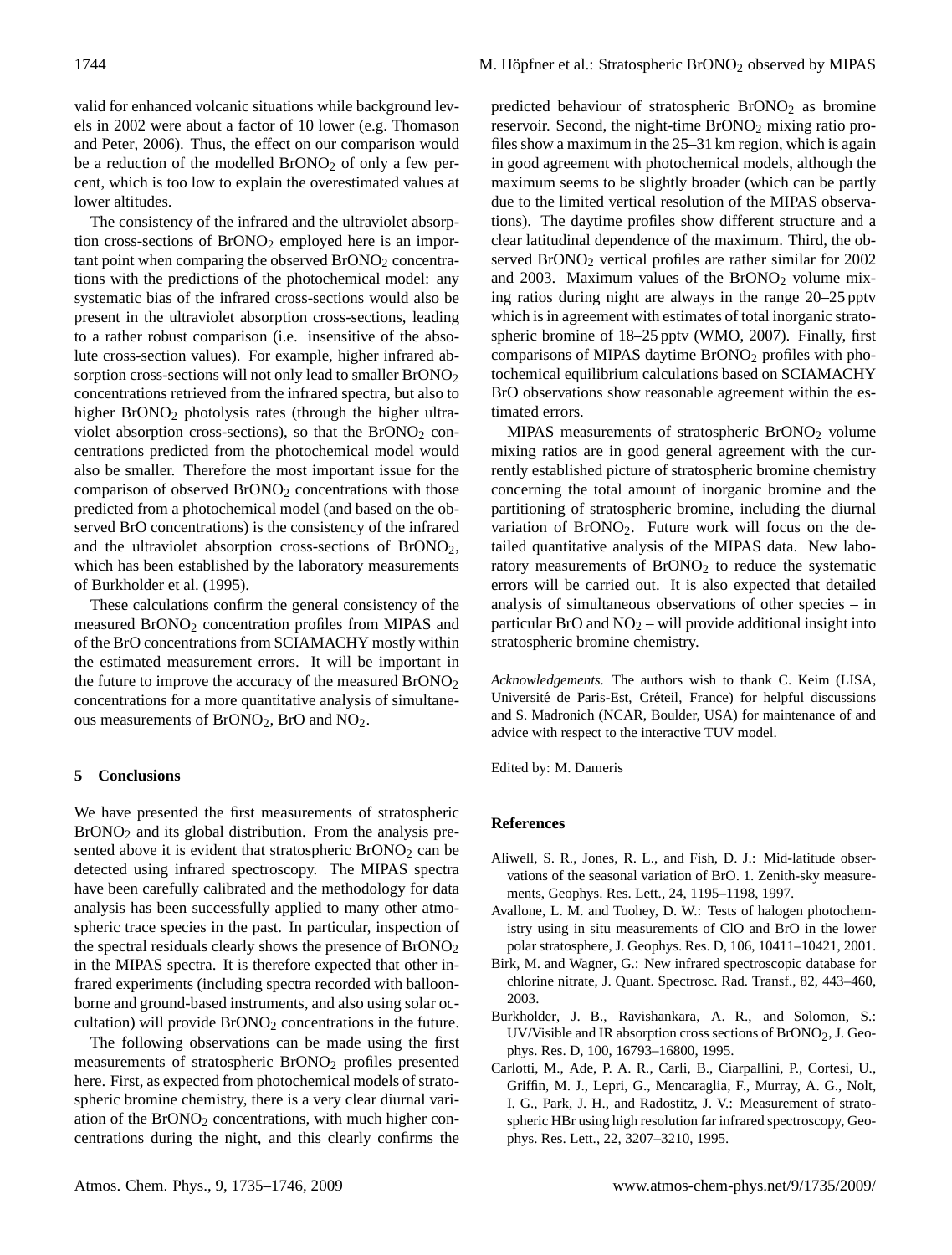- <span id="page-10-1"></span>Daniel, J. S., Solomon, S., Portmann, R. W., and Garcia, R. R.: Stratospheric ozone destruction: The importance of bromine relative to chlorine, J. Geophys. Res. D, 104, 23871–23880, 1999.
- <span id="page-10-2"></span>Deters, B., Burrows, J. P., and Orphal, J.: UV-visible absorption cross-sections of bromine nitrate determined by photolysis of BrONO2/Br2 mixtures, J. Geophys. Res. D, 103, 3536–3570, 1998.
- <span id="page-10-13"></span>Dorf, M., Butler, J. H., Butz, A., Camy-Peyret, C., Chipperfield, M. P., Kritten, L., Montzka, S. A., Simmes, B., Weidner, F., and Pfeilsticker, K.: Long-term observations of stratospheric bromine reveal slow down in growth, Geophys. Res. Lett., 33, L24803, doi:10.1029/2006GL027714, 2006.
- <span id="page-10-15"></span>Fischer, H., Birk, M., Blom, C., Carli, B., Carlotti, M., von Clarmann, T., Delbouille, L., Dudhia, A., Ehhalt, D., Endemann, M., Flaud, J. M., Gessner, R., Kleinert, A., Koopman, R., Langen, J., López-Puertas, M., Mosner, P., Nett, H., Oelhaf, H., Perron, G., Remedios, J., Ridolfi, M., Stiller, G., and Zander, R.: MIPAS: an instrument for atmospheric and climate research, Atmos. Chem. Phys., 8, 2151–2188, 2008,

[http://www.atmos-chem-phys.net/8/2151/2008/.](http://www.atmos-chem-phys.net/8/2151/2008/)

- <span id="page-10-5"></span>Fish, D. J., Jones, R. L., and Strong, E. K.: Midlatitude observations of the diurnal variation of stratospheric BrO, J. Geophys. Res. D, 100, 18863–18871, 1995.
- <span id="page-10-11"></span>Fish, D. J., Aliwell, S. R., and Jones, R. L.: Mid-latitude observations of the seasonal variation of BrO. 2. Interpretation and modelling study, Geophys. Res. Lett., 24, 1199–1202, 1997.
- <span id="page-10-20"></span>Flaud, J.-M., Orphal, J., Lafferty, W. J., Birk, M., and Wagner, G.: High-resolution vib-rotational analysis of the  $v_3$  and  $v_4$  spectral regions of chlorine nitrate, J. Geophys. Res., 107, 4782, doi:10. 1029/2002JD002628, 2002.
- <span id="page-10-26"></span>Garcia, R. R.: A numerical model of the zonally averaged dynamical and chemical structure of the middle atmosphere, J. Geophys. Res., 88, 1379–1400, 1983.
- <span id="page-10-22"></span>Goldman, A., Rinsland, C. P., Flaud, J.-M., and Orphal, J.: ClONO2: spectroscopic line parameters and cross-sections in 1996 HITRAN, J. Quant. Spectrosc. Rad. Transf., 60, 875–882, 1998.
- <span id="page-10-3"></span>Hanson, D. R., Ravishankara, A. R., and Lovejoy, E. R.: Reaction of BrONO<sub>2</sub> with  $H_2O$  on submicron sulfuric acid aerosol and the implications for the lower stratosphere, J. Geophys. Res. D, 101, 9063–9069, 1996.
- <span id="page-10-6"></span>Harder, H., Bösch, H., Camy-Peyret, C., Chipperfield, M. P., Fitzenberger, R., Payan, S., Perner, D., Platt, U., Sinnhuber, B.-M., and Pfeilsticker, K.: Comparison of measured and modeled stratospheric BrO: Implications for the total amount of stratospheric bromine, Geophys. Res. Lett., 27, 3695–3698, 2000.
- <span id="page-10-14"></span>Hendrick, F., Johnston, P. V., De Maziere, M., Fayt, C., Hermans, C., Kreher, K., Theys, N., Thomas, A., and Van Roozendael, M.: One-decade trend analysis of stratospheric BrO over Harestua (60◦N) and Lauder (45◦S) reveals a decline, Geophys. Res. Lett., 35, L14801, doi:10.1029/2008GL034154, 2008.
- <span id="page-10-24"></span>Höpfner, M., von Clarmann, T., Fischer, H., Funke, B., Glatthor, N., Grabowski, U., Kellmann, S., Kiefer, M., Linden, A., Milz, M., Steck, T., Stiller, G. P., Bernath, P., Blom, C. E., Blumenstock, Th., Boone, C., Chance, K., Coffey, M. T., Friedl-Vallon, F., Griffith, D., Hannigan, J. W., Hase, F., Jones, N., Jucks, K. W., Keim, C., Kleinert, A., Kouker, W., Liu, G. Y., Mahieu, E., Mellqvist, J., Mikuteit, S., Notholt, J., Oelhaf, H., Piesch, C., Reddmann, T., Ruhnke, R., Schneider, M., Strandberg, A., Toon,

G., Walker, K. A., Warneke, T., Wetzel, G., Wood, S., and Zander, R.: Validation of MIPAS ClONO<sub>2</sub> measurements, Atmos. Chem. Phys., 7, 257–281, 2007,

[http://www.atmos-chem-phys.net/7/257/2007/.](http://www.atmos-chem-phys.net/7/257/2007/)

- <span id="page-10-9"></span>Johnson, D. G., Traub, W. A., Chance, K. V., and Jucks, K. W.: Detection of HBr and upper limit of HOBr: Bromine partitioning in the stratosphere, Geophys. Res. Lett., 22, 1373–1376, 1995.
- <span id="page-10-16"></span>Johnson, D. G., Orphal, J., Toon, G. C., Chance, K. V., Traub, W. A., Jucks, K. W., Guelachvili, G., and Morillon-Chapey, M.: Measurement of chlorine nitrate in the stratosphere using the  $v_4$ and  $v_5$  bands, Geophys. Res. Lett., 23, 1745–1748, 1996.
- <span id="page-10-8"></span>Kovalenko, L. J., Livesey, N. L., Salawitch, R. J., Camy-Peyret, C., Chipperfield, M. P., Cofield, R. E., Dorf, M., Drouin, B. J., Froidevaux, L., Fuller, R. A., Goutail, F., Jarnot, R. F., Jucks, K., Knosp, B. W., Lambert, A., MacKenzie, I. A., Pfeilsticker, K., Pommereau, J.-P., Read, W. G., Santee, M. L., Schwartz, M. J., Snyder, W. V., Stachnik, R., Stek, P. C., Wagner, P. A., and Waters, J. W.: Validation of Aura Microwave Limb Sounder BrO observations in the stratosphere, J. Geophys. Res. D, 112, D24S41, doi:10.1029/2007JD008817, 2007.
- <span id="page-10-0"></span>Lary, D. J.: Gas phase atmospheric bromine photochemistry, J. Geophys. Res. D, 101, 1505–1516, 1996.
- <span id="page-10-4"></span>Lary, D. J., Chipperfield, M. P., Toumi, R., and Lenton, T.: Heterogeneous atmospheric bromine chemistry, J. Geophys. Res. D, 101, 1489–1504, 1996.
- <span id="page-10-25"></span>Madronich, S. and Flocke, S.: The role of solar radiation in atmospheric chemistry, in: Handbook of Environmental Chemistry, edited by: Boule, P., Springer-Verlag, Heidelberg, 1–26, 1998.
- <span id="page-10-18"></span>Nett, H., Carli, B., Carlotti, M., Dudhia, A., Fischer, H., Flaud, J.- M., Perron, G., Raspollini, P., and Ridolfi, M.: MIPAS Ground Processor and Data Products, in: Proc. IEEE 1999 International Geoscience and Remote Sensing Symposium, 28 June–2 July 1999, Hamburg, Germany, 1692–1696, 1999.
- <span id="page-10-10"></span>Nolt, I. G., Ade, P. A. R., Alboni, F., Carli, B., Carlotti, M., Cortesi, U., Epifani, M., Griffin, M. J., Hamilton, P. A., Lee, C., Lepri, G., Mencaraglia, F., Murray, A. G., Park, J. H., Park, K., Raspollini, P., Ridolfi, M., and Vanek, M. D.: Stratospheric HBr concentration profile obtained from far-infrared emission spectroscopy, Geophys. Res. Lett., 24, 281–284, 1997.
- <span id="page-10-17"></span>Norton, H. and Beer, R.: New apodizing functions for Fourier spectrometry, J. Opt. Soc. Am., 66, 259–264, (Errata J. Opt. Soc. Am., 67, p. 419, 1977), 1976.
- <span id="page-10-21"></span>Orphal, J., Morillon-Chapey, M., and Guelachvili, G.: Highresolution absorption cross sections of chlorine nitrate in the  $v_2$ band region around 1292 cm−<sup>1</sup> at stratospheric temperatures, J. Geophys. Res. D, 99, 14549–14555, 1994.
- <span id="page-10-19"></span>Orphal, J., Morillon-Chapey, M., and Guelachvili, G.: Infrared band intensities of bromine nitrate, BrONO<sub>2</sub>, Chem. Phys. Lett., 458, 44–47, 2008.
- <span id="page-10-23"></span>Petkovic, M.: Infrared spectroscopy of  $CIONO<sub>2</sub>$  and  $BrONO<sub>2</sub>$  investigated by means of anharmonic force fields, Chem. Phys., 331, 438–446, 2007.
- <span id="page-10-12"></span>Pfeilsticker, K., Sturges, W., Bosch, H., Camy-Peyret, C., Chipperfield, M., Engel, A., Fitzenberger, R., Muller, M., Payan, S., and Sinnhuber, B.: Lower stratospheric organic and inorganic bromine budget for the Arctic winter 1998/99, Geophys. Res. Lett., 27, 3305–3308, 2000.
- <span id="page-10-7"></span>Pundt, I., Pommereau, J.-P., Chipperfield, M. P., Van Roozendael, M., and Goutail, F.: Climatology of the stratospheric BrO ver-